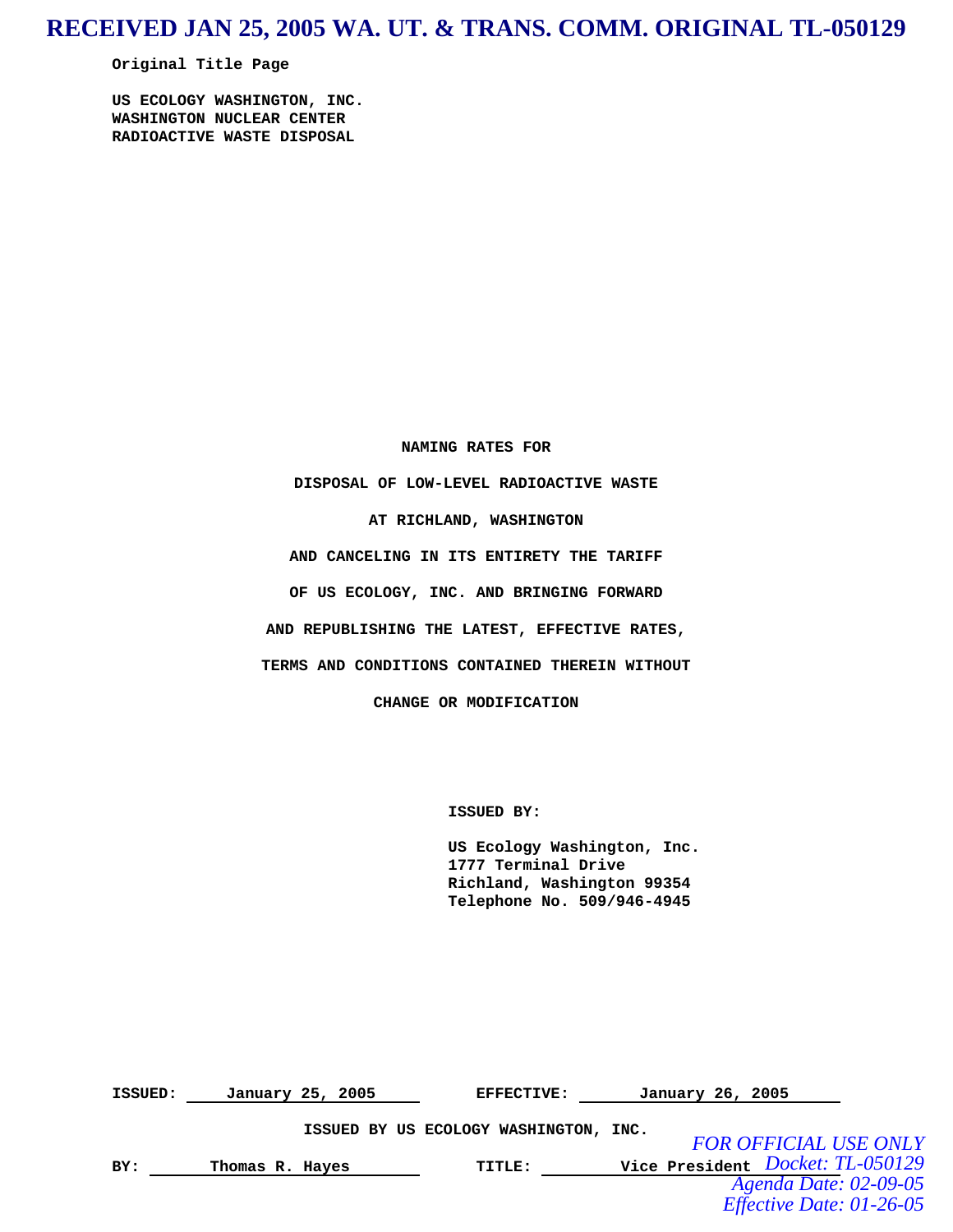Thirty-Fifth Revised Sheet No. 1 Canceling Thirty-Fourth Revised Sheet No. 1

US ECOLOGY WASHINGTON, INC. WASHINGTON NUCLEAR CENTER RADIOACTIVE WASTE DISPOSAL

### SCHEDULE A Disposal Charge

NOTE: RATES IN THIS SCHEDULE A ARE SUBJECT TO ADJUSTMENT IN ACCORDANCE WITH THE RATE ADJUSTMENT MECHANISM ADOPTED IN THE COMMISSION'S SIXTH SUPPLEMENTAL ORDER IN DOCKET NUMBER UR-950619 AS EXTENDED BY COMMISSION ORDER IN DOCKET NOS. UR-010623 AND UR-010706 AND TL-070848.

### A. SITE AVAILABILITY CHARGE

**1. Rates** 

| Block No.                 | Block Criteria                                                                                                                            | Annual Charge<br>per Generator |     |
|---------------------------|-------------------------------------------------------------------------------------------------------------------------------------------|--------------------------------|-----|
| $\mathbf{0}$              | No site use at all \$                                                                                                                     | 362                            | (A) |
| 1                         | Greater than zero but less than<br>or equal to 10 ft <sup>3</sup> and 50 mR/h <sup>*</sup> \$                                             | 693                            | (A) |
| 2                         | Greater than 10 ft <sup>3</sup> or 50 mR/h*<br>but less than or equal to 20 ft <sup>3</sup><br>and $100$ mR/h <sup>*</sup> \$             | 1,330                          | (A) |
| 3                         | Greater than 20 ft <sup>3</sup> or 100 mR/h*<br>but less than or equal to 40 ft <sup>3</sup><br>and 200 mR/h <sup>*</sup> \$              | 2,551                          | (A) |
| 4                         | Greater than 40 ft <sup>3</sup> or 200 mR/h*<br>but less than or equal to 80 ft <sup>3</sup><br>and 400 mR/h <sup>*</sup> \$              | 4,899                          | (A) |
| 5                         | Greater than 80 ft <sup>3</sup> or 400 mR/h <sup>*</sup><br>but less than or equal to 160<br>$ft^3$ and 800 mR/h <sup>*</sup> \$          | 9,408                          | (A) |
| 6                         | Greater than 160 ft <sup>3</sup> or 800<br>mR/h* but less than or equal to<br>320 ft <sup>3</sup> and 1,600 mR/h <sup>*</sup> \$ 18,043   |                                | (A) |
| 7                         | Greater than 320 ft <sup>3</sup> or 1,600<br>mR/h* but less than or equal to<br>640 ft <sup>3</sup> and 3,200 mR/h <sup>*</sup> \$ 34,646 |                                | (A) |
| 8                         | Greater than 640 ft <sup>3</sup> or 3,200<br>mR/h* but less than or equal to<br>1,280 ft <sup>3</sup> and $6,400$ mR/h <sup>*</sup> \$    | 66,511                         | (A) |
| ISSUED: November 30, 2021 | EFFECTIVE: January 1, 2022                                                                                                                | <b>FOR OFFICIAL USE ONLY</b>   |     |
|                           |                                                                                                                                           | Docket: TL-210930              |     |
|                           | ISSUED BY US ECOLOGY WASHINGTON,<br>INC.<br>Agenda Date: December 23, 2021                                                                |                                |     |

| вY | Terrv Geis | TITLE: |  | <b>Effect the Date: January 01, 2022</b> |
|----|------------|--------|--|------------------------------------------|
|----|------------|--------|--|------------------------------------------|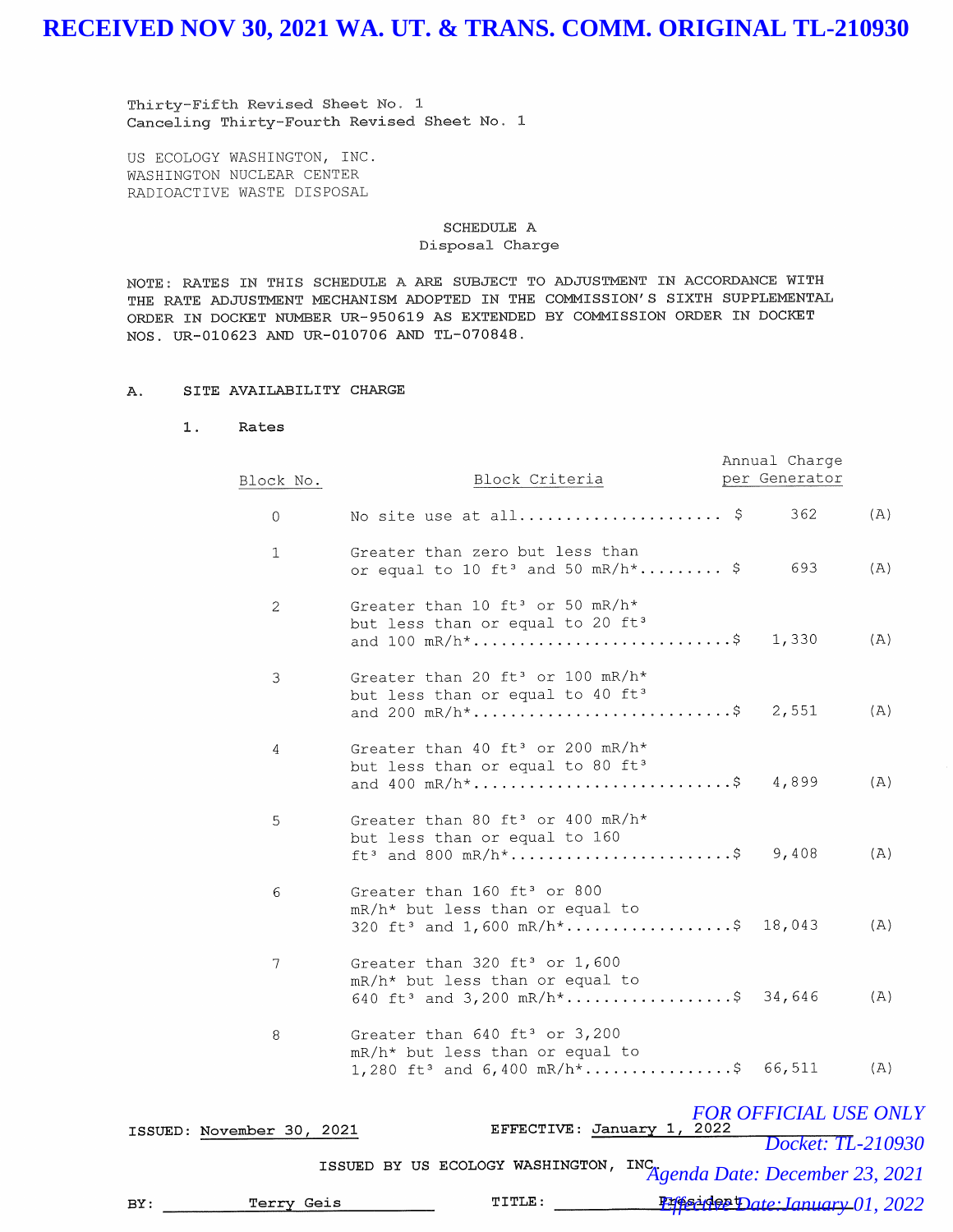Thirty-Fourth Revised Sheet No. 2 Canceling Thirty-Third Revised Sheet No. 2

US ECOLOGY WASHINGTON, INC. WASHINGTON NUCLEAR CENTER RADIOACTIVE WASTE DISPOSAL

| Block No. | Block Criteria                                                                                                                                         | per Generator |     |
|-----------|--------------------------------------------------------------------------------------------------------------------------------------------------------|---------------|-----|
|           | (continued from previous page)                                                                                                                         |               |     |
| 9         | Greater than $1,280$ ft <sup>3</sup> or $6,400$<br>$mR/h*$ but less than or equal to<br>2,560 ft <sup>3</sup> and 12,800 mR/h*\$ 127,701               |               | (A) |
| 10        | Greater than $2,560$ ft <sup>3</sup> or $12,800$<br>$mR/h*$ but less than or equal to<br>5,120 ft <sup>3</sup> and 25,600 mR/h <sup>*</sup> \$ 159,892 |               | (A) |
| 11        | Greater than $5,120$ ft <sup>3</sup> or $25,600$                                                                                                       |               | (A) |

Annual Charge

\* For purposes of determining the site availability charge, mR/hour is calculated by summing the mR per hour at container surface for all containers received during the year.

### **2. Exemptions**

a. As to waste which is generated for research, medical or educational purposes, educational research institutions shall be placed in a rate block for the site availability charge which is one (1) lower than what would otherwise apply through application of the block criteria shown above. "Educational research institution" means a state or independent, not-forprofit, post-secondary educational institution.

b. As to waste which arises as residual or secondary waste from brokers' provision of compaction or processing services for others, if application of the block criteria shown above would place a broker in a rate block for the site availability charge which is greater than block No. 7, such broker shall be placed in the rate block which is the greater of (i) block No. 7, or (ii) the block which is two (2) lower than what would otherwise apply through application of the block criteria shown above. "Brokers" are those customers holding the "broker" classification of site use permits issued by the Department of Health.

|     | ISSUED: November 30, 2021 |  | EFFECTIVE: January 1, 2022            |                                  |
|-----|---------------------------|--|---------------------------------------|----------------------------------|
|     |                           |  |                                       | <b>FOR OFFICIAL USE ONLY</b>     |
|     |                           |  | ISSUED BY US ECOLOGY WASHINGTON, INC. | Docket: TL-210930                |
| BY: | Terry Geis                |  | TITLE:                                | -Agenda Date: December 23, 2021  |
|     |                           |  |                                       | Effective Date: January 01, 2022 |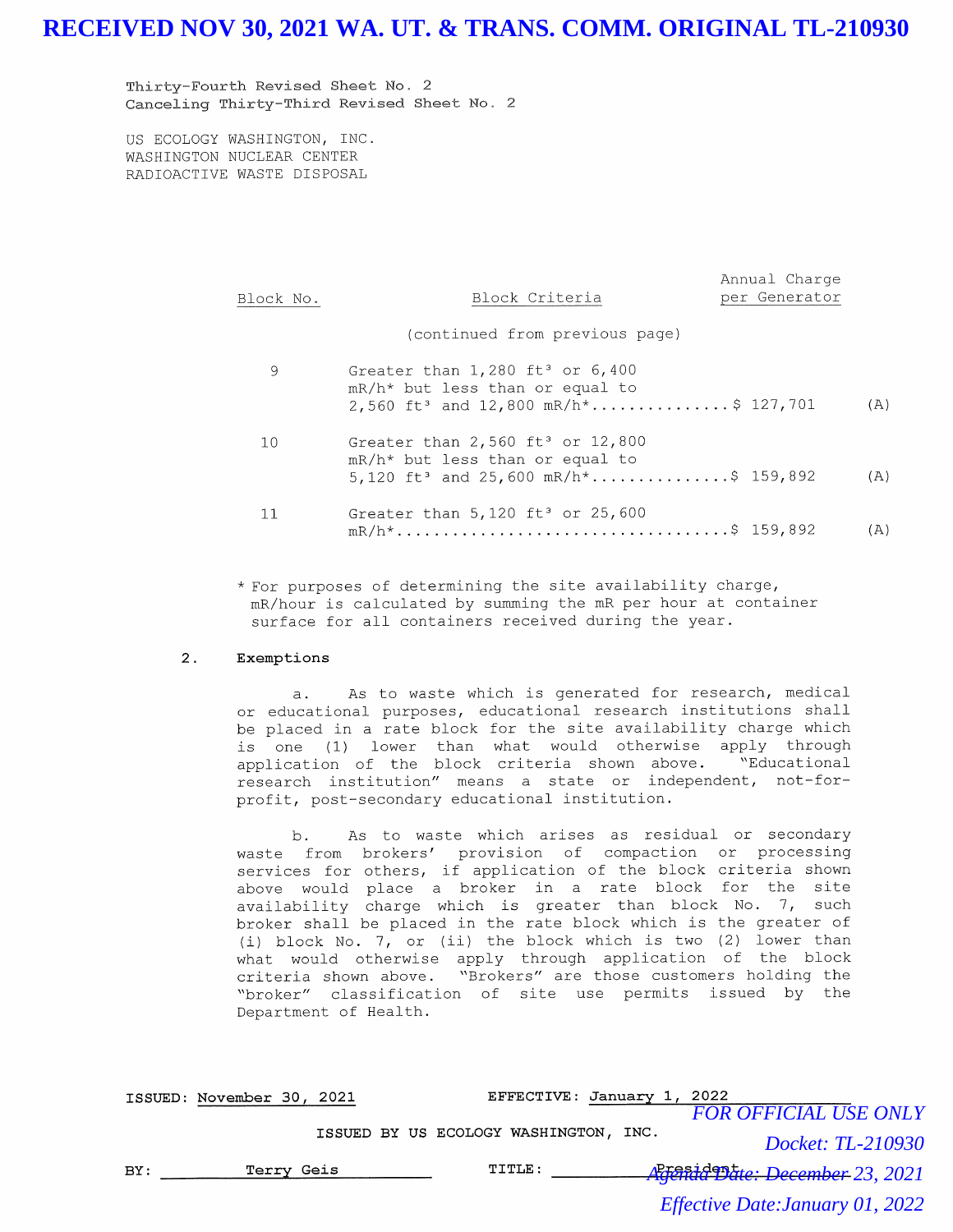Thirty-Fifth Revised Sheet No. 3 Canceling Thirty-Fourth Revised Sheet No. 3

US ECOLOGY WASHINGTON, INC. WASHINGTON NUCLEAR CENTER RADIOACTIVE WASTE DISPOSAL

### 3. Payment Arrangements

### a. Initial Determination

Initial determination as to the applicable rate block for each customer shall be based on projections provided by customers prior to the beginning of each calendar year. For those customers who do not intend to ship waste to the facility during the calendar year (those assigned to block No. 0) and for those customers who are initially determined to fall into block Nos. 1-2, the entire site availability charge for the year . will be due and payable as of January 1. For those customers who are initially determined to fall into block Nos. 3-8, the entire site availability charge will also be due and payable as of January 1, although those customers may make special arrangements with the Company to pay the charge in equal installments at the beginning of each calendar quarter. For those generators who are initially determined to fall into block Nos. 9-11, 1/12 of the site availability charge will be due and payable as of the beginning of each calendar month. These customers may pay in advance if they wish.

### **b. Reconciliation**

The site availability charge is assessed on the basis of actual volume and dose rate of waste delivered during each calendar year. Assessment of additional amounts, or refunds of overpaid amounts, will be made as appropriate to reconcile the initial determination regarding applicable rate block with the actual volume and dose rates during the calendar year.

### **B. DISPOSAL RATE**

- **1. Volume ................. \$** 191.50 per cubic foot  $(A)$
- **2. Shipment ...............** \$20,260.00 per manifested shipment (R)
- **3. Container...............**\$16,350.00 per container on each manifest (A)

|     | ISSUED: November 30, 2021 | EFFECTIVE: January 1, 2022            |                                             |
|-----|---------------------------|---------------------------------------|---------------------------------------------|
|     |                           |                                       | <b>FOR OFFICIAL USE ONLY</b>                |
|     |                           | ISSUED BY US ECOLOGY WASHINGTON, INC. | Docket: TL-210930                           |
| BY: | Terry Geis                | TITLE:                                | President<br>Reenda Date: December 23, 2021 |
|     |                           |                                       | <i>Effective Date: January 01, 2022</i>     |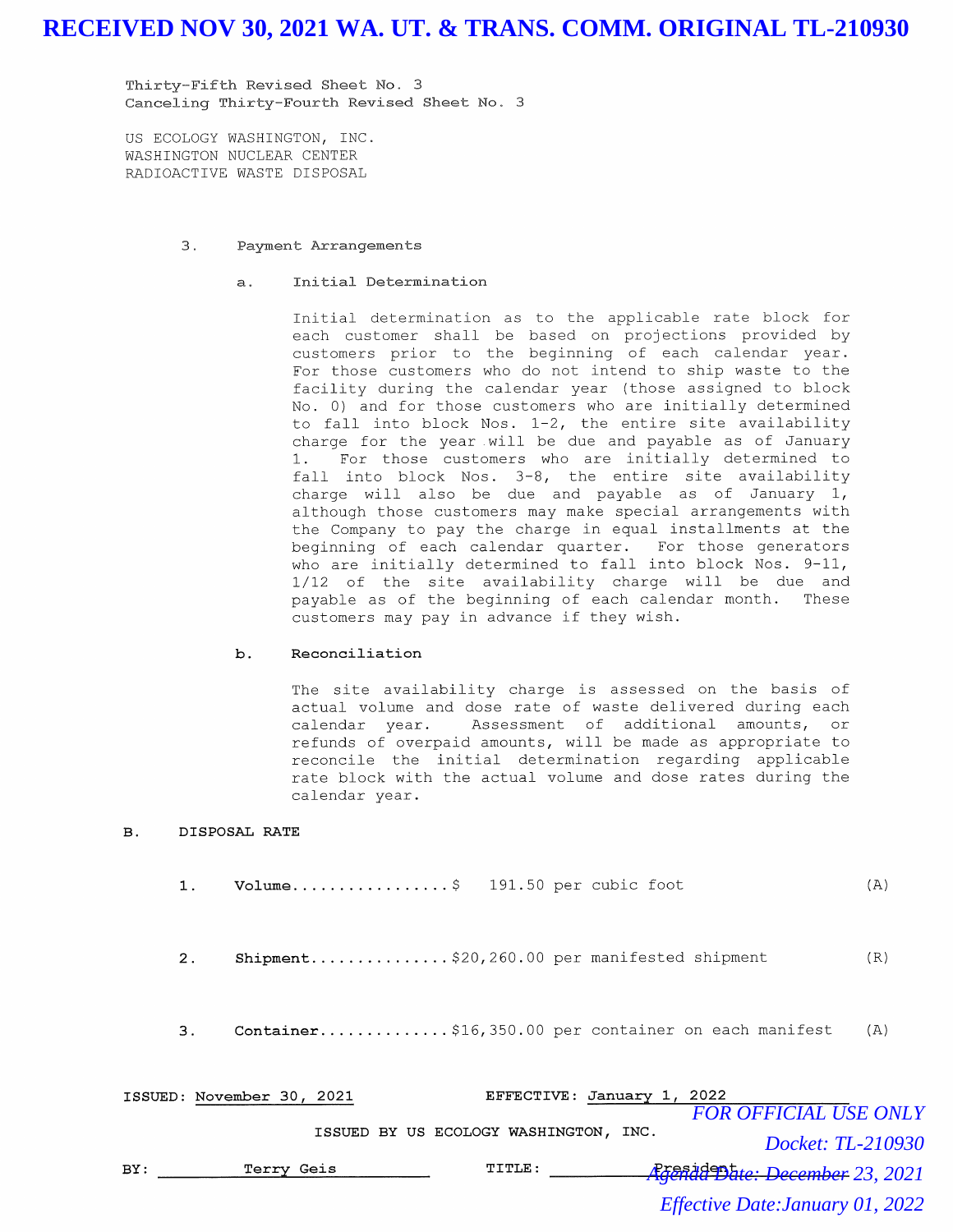Thirty-Fifth Revised Sheet No. 4 Canceling Thirty-Fourth Revised Sheet No. 4

US ECOLOGY WASHINGTON, INC. WASHINGTON NUCLEAR CENTER RADIOACTIVE WASTE DISPOSAL

### 4. Dose Rate

| Block No. | Dose Rate at Container Surface                                     |     | Charge<br>per Container |     |
|-----------|--------------------------------------------------------------------|-----|-------------------------|-----|
|           | Less than or equal to 200 mR/h $\frac{1}{2}$                       |     | 101                     | (A) |
| 2         | Greater than 200 mR/h but less<br>than or equal to $1,000$ mR/h    |     | \$7,182                 | (A) |
| 3         | Greater than 1,000 mR/h but less<br>than or equal to $10,000$ mR/h |     | \$28,740                | (A) |
| 4         | Greater than 10,000 mR/h but<br>less than or equal to 100,000      | \$. | 43,000                  | (A) |
| 5         | Greater than $100,000$ mR/h                                        |     | $\mathsf{S}$<br>723,000 | (A) |

#### **C. EXTRAORDINARY VOLUMES**

Waste shipments qualifying as an "extraordinary volume" under RCW 81.108.020(3) are charged a rate equal to 51.5% of the volume disposal rate.

### **D. NUCLEAR DECOMMISSIONING WASTE**

The volume disposal rate applicable to waste from the decommissioning of nuclear generating units shall be 80% of that set forth above; provided, however, that such waste must satisfy the quantity requirements for "extraordinary volume" under RCW 81.108.020(3).

|     | ISSUED: November 30, 2021 |  | EFFECTIVE: January 1,                 | 2022 |                                         |
|-----|---------------------------|--|---------------------------------------|------|-----------------------------------------|
|     |                           |  |                                       |      | <b>FOR OFFICIAL USE ONLY</b>            |
|     |                           |  | ISSUED BY US ECOLOGY WASHINGTON, INC. |      | Docket: TL-210930                       |
| BY: | Terry Geis                |  | TITLE:                                |      | Rresidenture: December 23, 2021         |
|     |                           |  |                                       |      | <i>Effective Date: January 01, 2022</i> |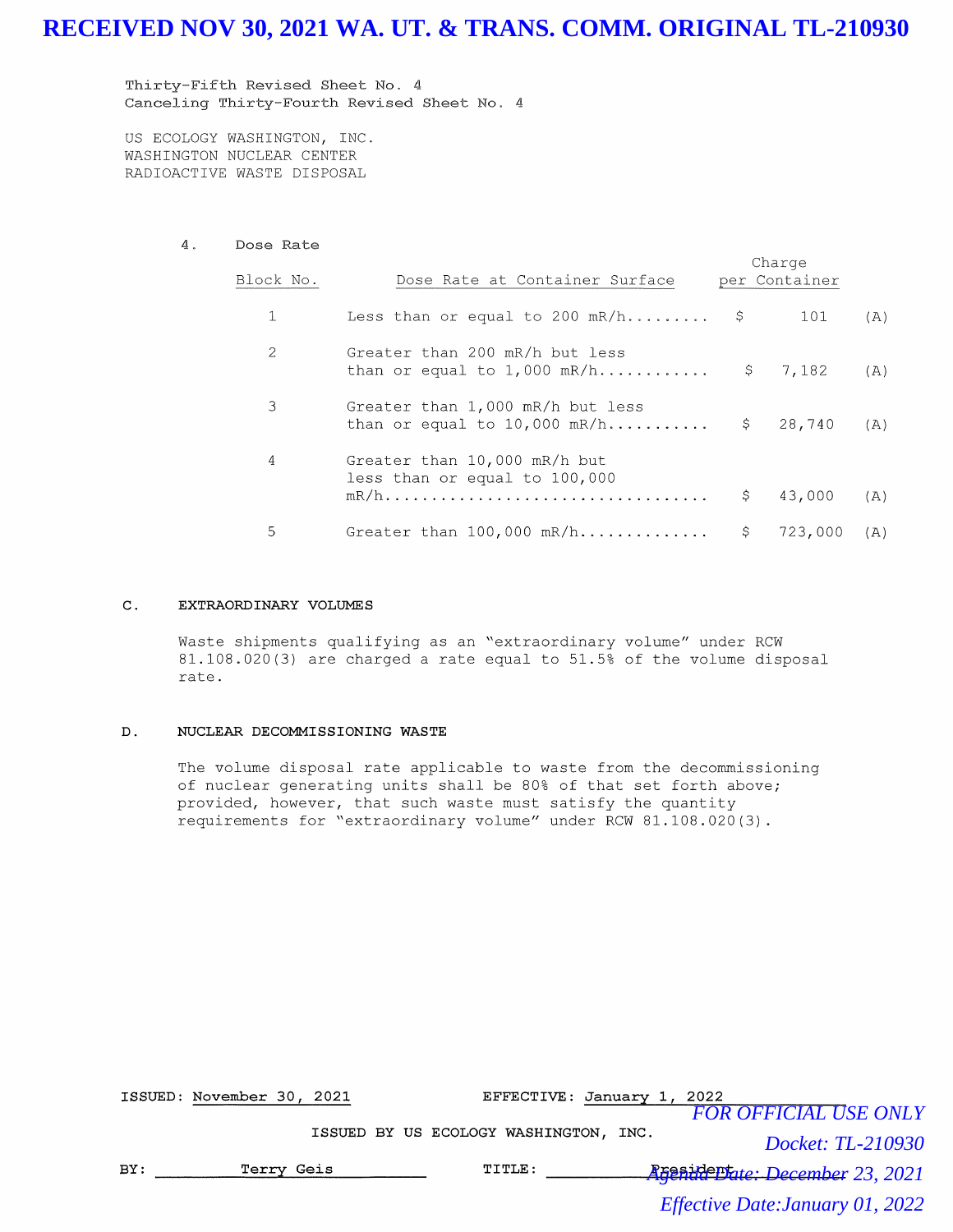## **RECEIVED MAR 31, 2005 WA. UT. & TRANS. COMM. ORIGINAL TL-050497**

**First Revised Sheet No. 5 Canceling Original Sheet No. 5** 

**US ECOLOGY WASHINGTON, INC. WASHINGTON NUCLEAR CENTER RADIOACTIVE WASTE DISPOSAL** 

(Reserved for future use)

(D)

 $(D)$ 

**ISSUED:** March 31, 2005 **EFFECTIVE:** May 1, 2005 **ISSUED BY US ECOLOGY WASHINGTON, INC. BY: Thomas R. Hayes TITLE: Vice President**  *Docket: TL-050497 FOR OFFICIAL USE ONLY Agenda Date: 04-27-05 Effective Date: 05-01-05*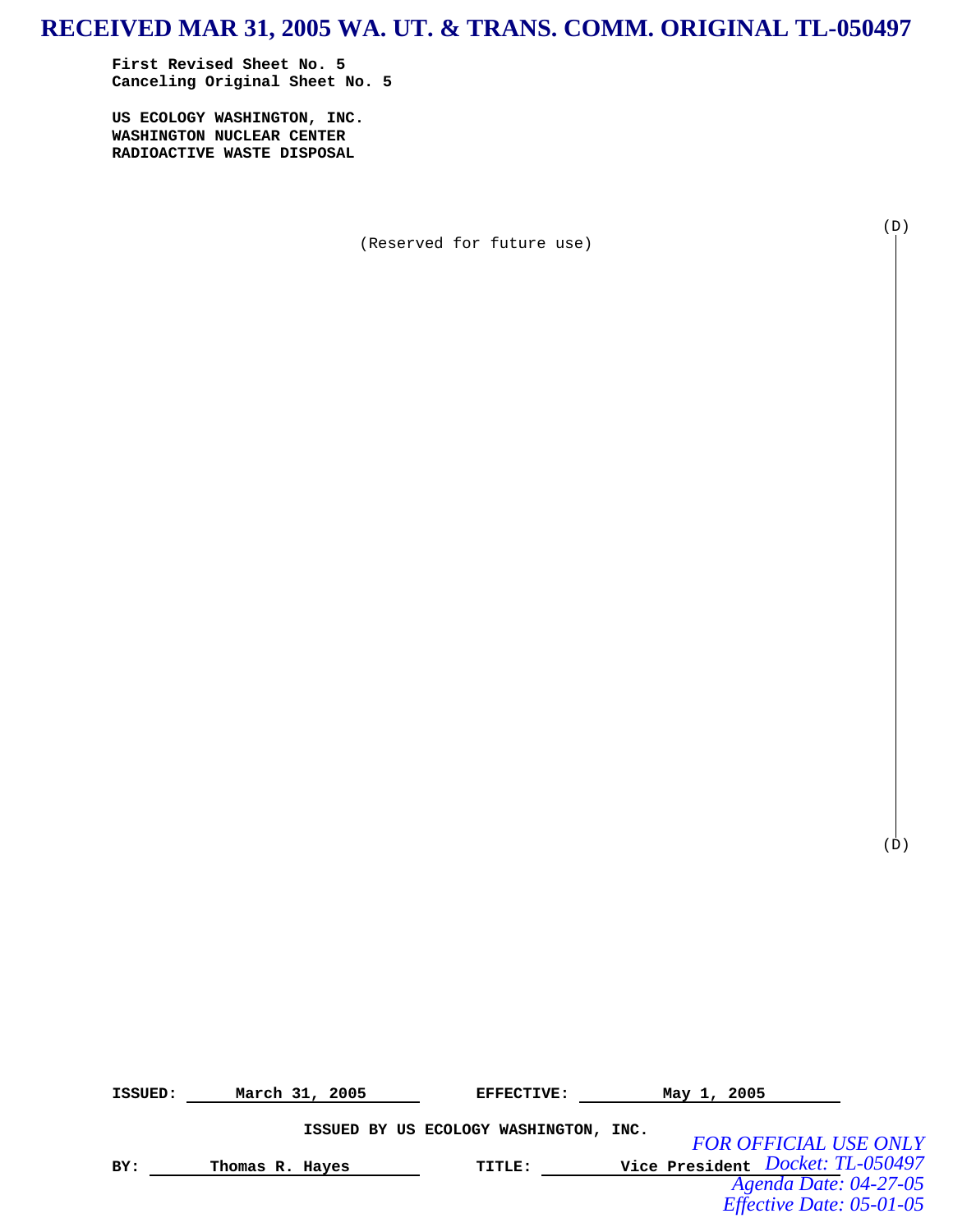**Fourteenth Revised Sheet No. 6 Canceling Thirteenth Revised Sheet No. 6**

US ECOLOGY WASHINGTON, INC. WASHINGTON NUCLEAR CENTER RADIOACTIVE WASTE DISPOSAL

### **SCHEDULE B Surcharges and Other Special Charges**

#### **A. ENGINEERED CONCRETE BARRIERS**

|  | 72" x 8' barrier\$15,204.00 each |  | (A) |
|--|----------------------------------|--|-----|
|  | 84" x 8' barrier\$20,756.00 each |  | (A) |

### **B. SURCHARGE FOR HEAVY OBJECTS**

US Ecology Washington, Inc. shall collect its actual labor and equipment costs incurred, plus a margin thereon of 25 percent, in handling and disposing of objects or packages weighing more than seventeen thousand five hundred (17,500) pounds.

**ISSUED: November 27 , 2019 EFFECTIVE: January 1, 2020**

**ISSUED BY US ECOLOGY WASHINGTON, INC.**

**BY: Simon Bell TITLE: Vice President** *Docket: TL-190993 FOR OFFICIAL USE ONLY Agenda Date: December 19, 2019 Effective Date: January 01, 2020*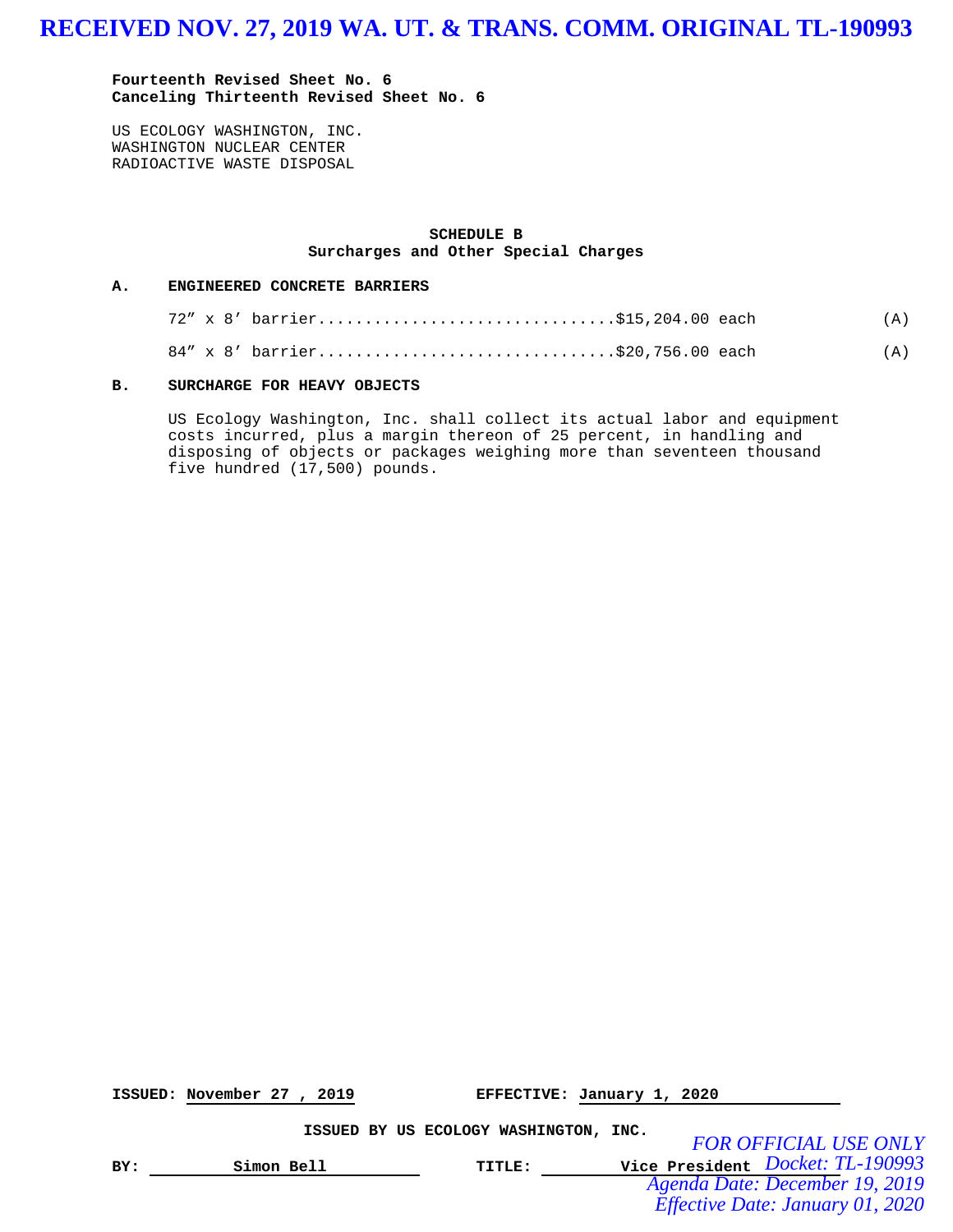**First Revised Sheet No. 7 Cancelling Original Sheet No. 7** 

**US ECOLOGY WASHINGTON, INC. WASHINGTON NUCLEAR CENTER RADIOACTIVE WASTE DISPOSAL** 

### **SCHEDULE C Tax and Fee Rider**

The rates and charges set forth in Schedules A and B shall be increased by the amount of any fee, surcharge or tax assessed on a volume or gross revenue basis or collected by US Ecology Washington, Inc., as listed below:

| Perpetual Care and Maintenance Fees\$1.75 per cubic foot |     |
|----------------------------------------------------------|-----|
| Business & Occupation Tax3.3% of rates and charges       |     |
| Site Surveillance Fee\$26.00 per cubic foot              | (A) |
| Surcharge (RCW 43.200.233)\$6.50 per cubic foot          |     |
| WUTC Regulatory Fee1.00% of rates and charges            |     |

| ISSUED: | June 29, 2012 | <b>EFFECTIVE:</b>                     | Augue OR OF PACIAL USE ONLY                                         |
|---------|---------------|---------------------------------------|---------------------------------------------------------------------|
|         |               |                                       | <b>Docket No. TL-121126</b>                                         |
|         |               | ISSUED BY US ECOLOGY WASHINGTON, INC. | Agenda Date: July 27, 2012                                          |
| BY:     | Simon Bell    | TITLE:                                | $\frac{E_{\text{effective}}}{\text{Vice}}$ President: July 29, 2012 |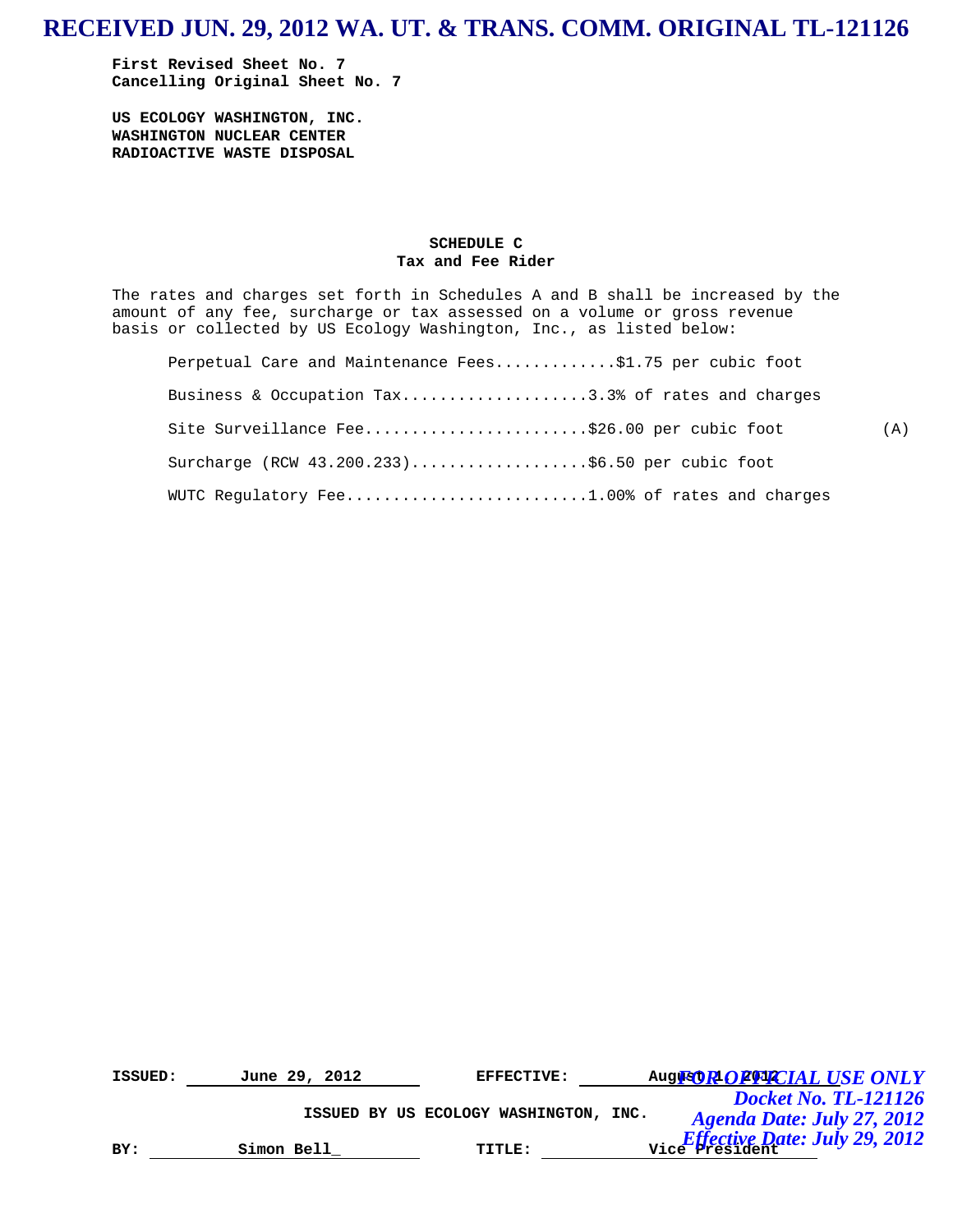## **RECEIVED JAN 25, 2005 WA. UT. & TRANS. COMM. ORIGINAL TL-050129**

**Original Sheet No. 8** 

**US ECOLOGY WASHINGTON, INC. WASHINGTON NUCLEAR CENTER RADIOACTIVE WASTE DISPOSAL** 

### **SCHEDULE D**

#### **General Rules and Regulations**

### **A. RADIOACTIVE WASTE SHIPMENT AND DISPOSAL RECORD**

Customer shall represent and warrant that it has obtained all permits and approvals necessary from appropriate regulatory agencies for the shipment and disposal of the Waste Products contemplated by this contract. Customer shall fully and properly execute the Radioactive Waste Shipment and Disposal Record form. Customer shall represent and warrant that data set forth in the Radioactive Waste Shipment and Disposal Record form is true and correct in all respects and is in accordance with all applicable governmental laws, rules and regulations. US Ecology Washington, Inc. shall rely on any and all such representations. Should any of the Waste Products delivered to US Ecology Washington, Inc. in accordance with this Agreement vary in composition or in quantity from that originally represented to US Ecology Washington, Inc. by Customer, Customer shall notify US Ecology Washington, Inc. of such variance before shipment. US Ecology Washington, Inc. shall retain the sole right to reject any and all materials constituting such a variance.

### **B. PACKAGING**

Customer shall be responsible for all packages and containers and warrants their compliance with all rules, regulations, laws and/or ordinances which may be applicable to the safety, packaging, storage or transportation of such containers.

### **C. CONTAINER VOLUMES:**

55 gallon drums – 7.50 cu. ft. 30 gallon drums – 4.01 cu. ft. 5 gallon drums – 0.67 cu. ft.

### **D. DELIVERY**

US Ecology Washington, Inc. shall take possession of the Waste Products at US Ecology Washington, Inc.'s disposal site. Transportation shall be by a Department of Transportation approved vehicle, transportation and package method. Deliveries shall be made during normal working hours on normal working days in accordance with a schedule which shall be mutually agreed upon by US Ecology Washington, Inc. and the Customer. In no event, except when mutually agreed upon in writing by duly authorized representatives of the respective parties, shall US Ecology Washington, Inc. have any responsibility for loading the transportation vehicle at the Customer's plant or facility.

| ISSUED: |                 | January 25, 2005 | <b>EFFECTIVE:</b>                     | January 26, 2005                 |  |
|---------|-----------------|------------------|---------------------------------------|----------------------------------|--|
|         |                 |                  | ISSUED BY US ECOLOGY WASHINGTON, INC. | <b>FOR OFFICIAL USE ONLY</b>     |  |
| BY:     | Thomas R. Hayes |                  | TITLE:                                | Vice President Docket: TL-050129 |  |
|         |                 |                  |                                       | Agenda Date: 02-09-05            |  |
|         |                 |                  |                                       | Effective Date: 01-26-05         |  |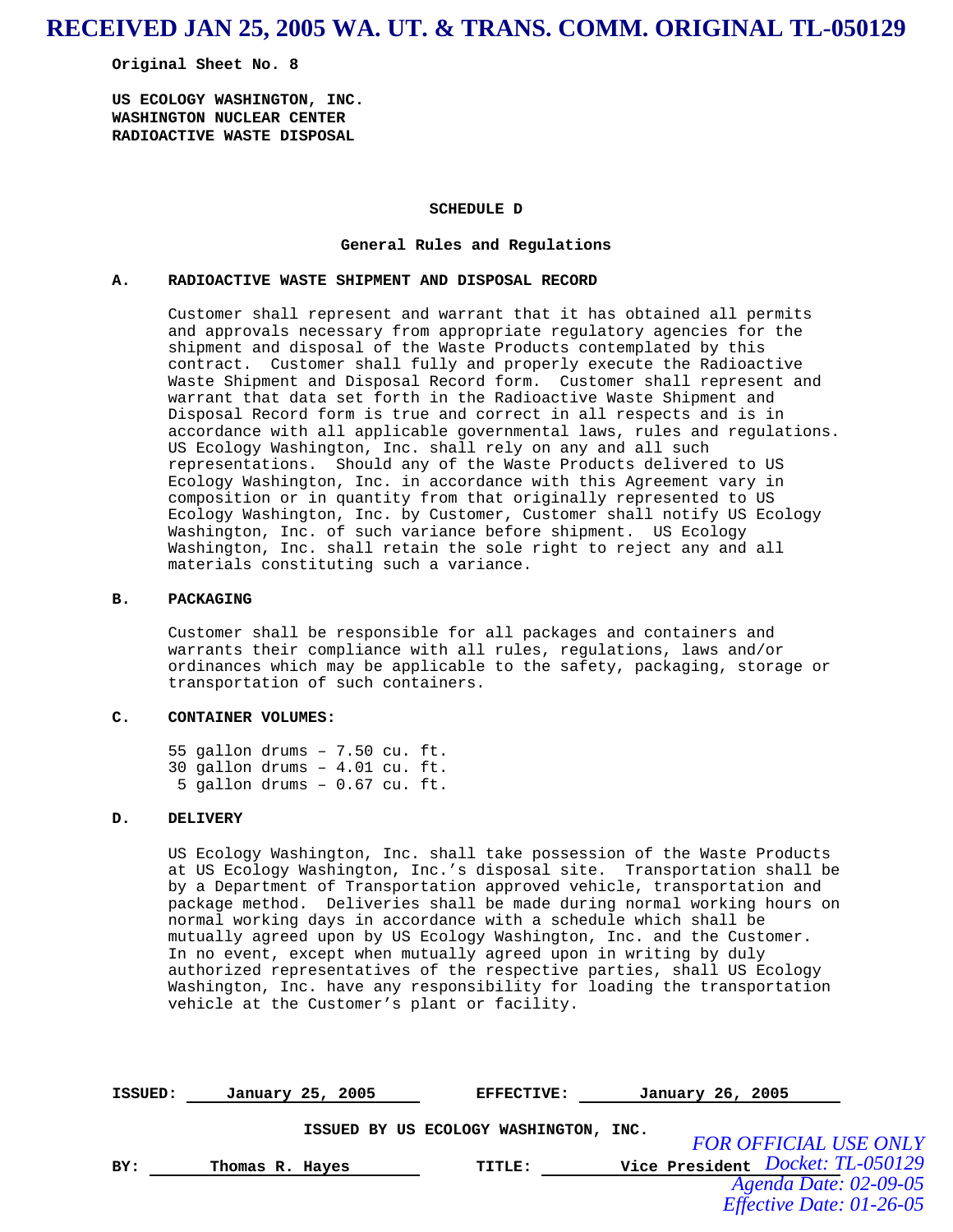## **RECEIVED JAN 25, 2005 WA. UT. & TRANS. COMM. ORIGINAL TL-050129**

**Original Sheet No. 9** 

**US ECOLOGY WASHINGTON, INC. WASHINGTON NUCLEAR CENTER RADIOACTIVE WASTE DISPOSAL** 

### **E. NONCONFORMING SHIPMENTS**

US Ecology Washington, Inc. shall, upon discovering that a Waste Products shipment is nonconforming, notify Customer of such. Customer will pay any and all costs incurred by US Ecology Washington, Inc. in transporting or in preparing to transport or dispose of nonconforming Waste Products. Nonconforming Waste Products in US Ecology Washington, Inc.'s possession shall be promptly stored and/or prepared for lawful transportation, subject to any and all constraints placed on such storage, preparation or transportation through license or permit conditions, or any law, regulations, ordinance or governmental order, action or request, and shall be returned to Customer within a reasonable time after notice of such nonconformity has been received by Customer, unless within such time the parties agree to, or the appropriate regulatory authorities direct, an alternative, lawful manner of disposition of the Waste Products. Any costs attendant to obtaining authorization for proper disposal or disposition of nonconforming Waste Products already received shall be paid by Customer. Customer shall pay all expenses and charges for handling, loading, preparation, transportation, storage and disposal or other corrective action taken in connection with such nonconforming Waste Products.

#### **F. INDEMNITY**

Customer shall indemnify, defend and save harmless US Ecology Washington, Inc., its officers, employees and agents against all liability whatsoever, including all costs and expenses its officers, agents and employees may incur, including, but not limited to, attorneys' fees which arise out of or in connection with the disposal of any waste delivered to US Ecology Washington, Inc., if such loss or liability in any way whatsoever results from the failure of the waste to conform in all material respects to all applicable licenses and the Radioactive Waste Shipment and Disposal Record form, and supplements thereto, supplied with an order, or said shipment fails to meet the standards prescribed by the Department of Transportation or any other Federal or state governmental agency having jurisdiction over such matters.

| ISSUED: |                 | January 25, 2005 | <b>EFFECTIVE:</b>                     | January 26, 2005                        |  |
|---------|-----------------|------------------|---------------------------------------|-----------------------------------------|--|
|         |                 |                  | ISSUED BY US ECOLOGY WASHINGTON, INC. | <b>FOR OFFICIAL USE ONLY</b>            |  |
| BY:     | Thomas R. Hayes |                  | TITLE:                                | Vice President <i>Docket: TL-050129</i> |  |
|         |                 |                  |                                       | Agenda Date: 02-09-05                   |  |
|         |                 |                  |                                       | Effective Date: 01-26-05                |  |